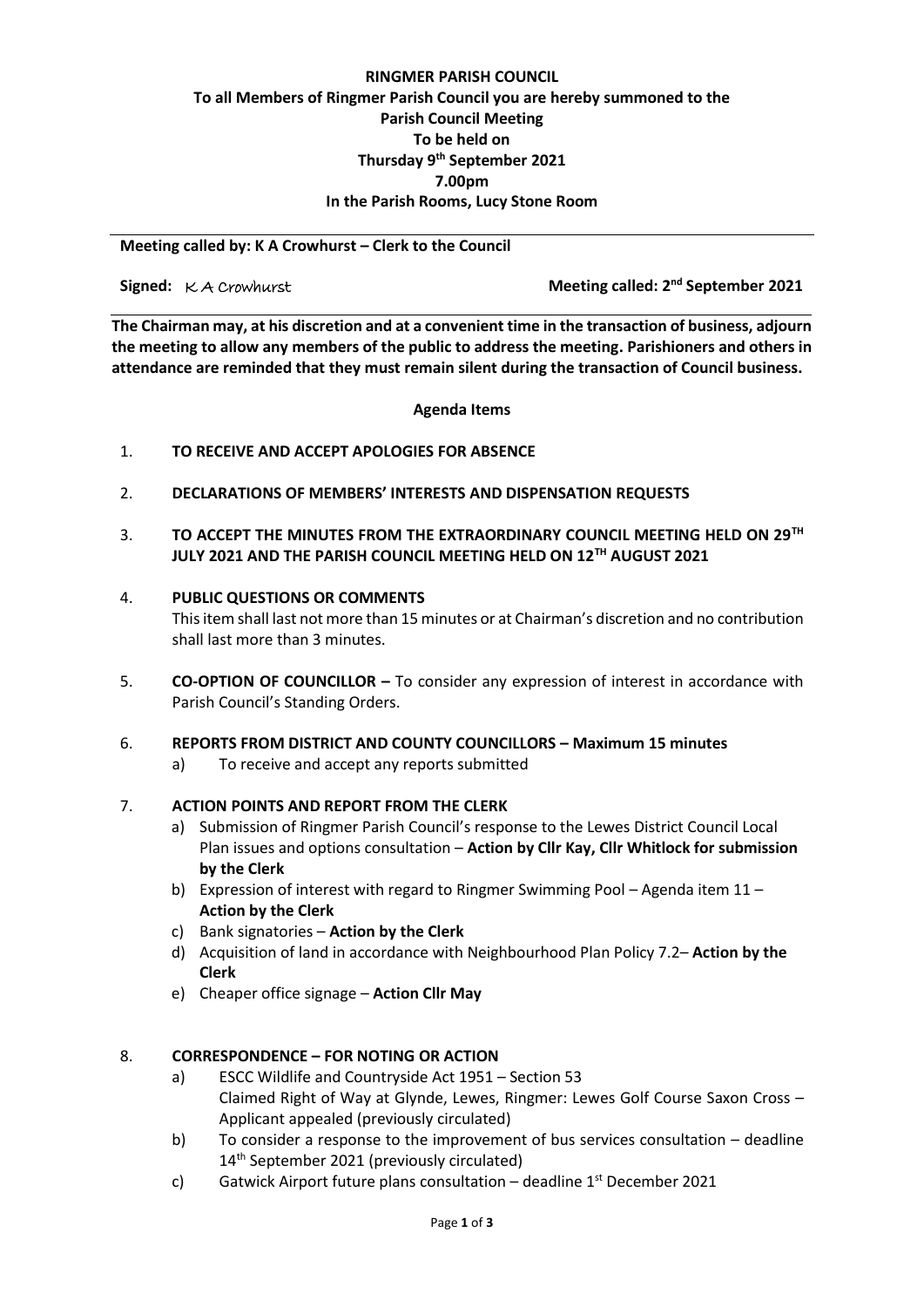Land availability Assessment – Potential New Site Land North of Ham Lane Ringmer

- d) (previously circulated)
- e) Invitation to CPRE Sussex Virtual AGM – Saturday 25th September 2021 To consider any correspondence for noting or action received after this agenda has been published

#### 9. **FINANCE MATTERS**

- a) Payments and Receipts
- b) Bank Reconciliation(s)
- c) Bank Summary
- d) Cost Centre Report
- e) Quotation(s) War Memorial Cleaning and repair of wording
- f) Grant application(s)/Donations Ringmer Tiddlers and Toddlers £500
- h) To consider any other financial matters which cannot be held over until the next meeting

#### 10. **APPOINTMENT TO INTERNAL CONTROL PANEL – 3 NON-OFFICE AND FINANCE MEMBERS OR BANK SIGNATORIES**

#### 11. **TO AGREE WHETHER TO OPT INTO THE TENDER PROCESS FOR RINGMER SWIMMING POOL**

- 12. **TO USE THE LUCY STONE BEQUEST TO ENHANCE THE SHOPPING PRECINCT** Paper from Cllr May previously circulated
- 13. **PARISH COUNCIL ASSETS SURVEY –** To appoint 2 Members of the Council to look and review assets the Parish Council holds, and report back to the Office and Finance Committee

#### 14. **PLANNING APPLICATIONS**

**LW/21/0635 43 Craig Meadows Ringmer East Sussex BN8 5FB** Loft conversion with rear dormer

# **LW/21/0517 29 Mill Mead Ringmer East Sussex BN8 5JG**

Single-storey rear extension with first floor dormer extension in newly created cat-slide roof

#### **LW/21/0628 48 Ballard Drive Ringmer East Sussex BN8 5NU**

Demolition of garage and conservatory, erection of two storey side extension and revised garden wall

### **LW/21/0477 22 Delves Close Ringmer East Sussex BN8 5JW**

Extension to existing porch

## **LW/21/0500 Elf Cottage Broyle Lane Ringmer**

Single Story wrap around extension

#### **LW/21/0511 41 The Forges Ringmer**

Single-storey side extension

#### **LW/21/0475 4 Greenacres Drive Ringmer East Sussex BN8 5LZ**

Single-storey extension, partial garage conversion and associated alterations

#### **LW/21/0482 1 - 2 Bishops Lane Ringmer East Sussex BN8 5LB**

Demolition of existing conservatory, single-storey rear extension with associated internal alterations and replace roof tiles